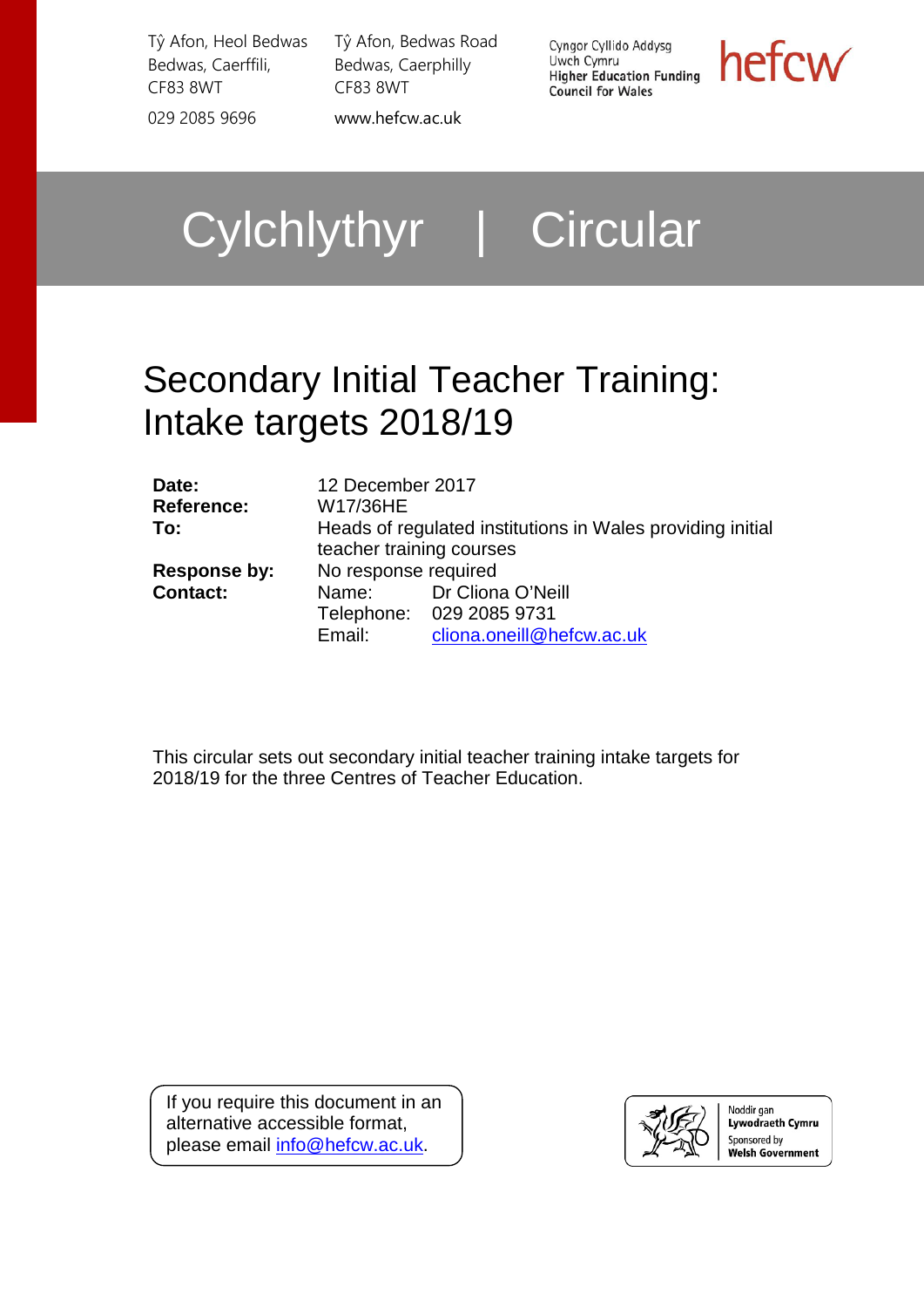### **Introduction**

1. This circular sets out secondary initial teacher training (ITT) intake targets for 2018/19 for the three Centres of Teacher Education.

#### **Background**

- 2. We informed you of the primary and secondary ITT intake targets which have been set for the sector by the Welsh Government for 2018/19 in circular [W17/32HE.](http://www.hefcw.ac.uk/documents/publications/circulars/circulars_2017/W17%2032HE%20Initial%20Teacher%20Education%20Intake%20targets%202018_19.pdf) The circular included the letter from the Welsh Government setting out the basis for the targets. As noted in that circular, 2018/19 is the last year in which HEFCW will notify you of ITT intake targets.
- 3. Primary intake targets for the three Centres of Teacher Education for 2018/19 have been published in circular [W17/34HE.](https://www.hefcw.ac.uk/documents/publications/circulars/circulars_2017/W17%2034HE%20Primary%20Initial%20Teacher%20Education%20Intake%20targets%202018_19.pdf)

#### **Secondary intake targets 2018/19**

- 4. For secondary intake targets, the Welsh Government asked us to put proposals to them by the end of January for approval. We did this by early December 2017, and have now received approval.
- 5. The secondary ITT intake targets for 2018/19 for the three Centres of Teacher Education are set out at **Annex A**. As noted in circular W17/32HE, we have taken account of the quality of training being delivered in allocating numbers.

#### **Secondary PGCE targets**

- 6. As noted in circular W17/32HE, the overall secondary intake target numbers from Welsh Government remain unchanged from 2017/18. In light of this, and given forthcoming changes to the accreditation process, we have maintained the 2017/18 position.
- 7. As in 2017/18, we have shown Information Technology within the priority subject grouping in **Annex A**.
- 8. In finalising the targets for 2018/19, we have continued our practice of not allocating an intake target of less than 10 to any subject in any Centre. The exception is Outdoor Studies in the North and Mid Wales Centre where a target of five is normally allocated, and for Physics and Chemistry, where we have separated the targets for the two subjects, on the basis of previous HESES data.
- 9. The reduction in targets over previous years has meant that there are a greater number of cohorts at this minimum level. There may therefore be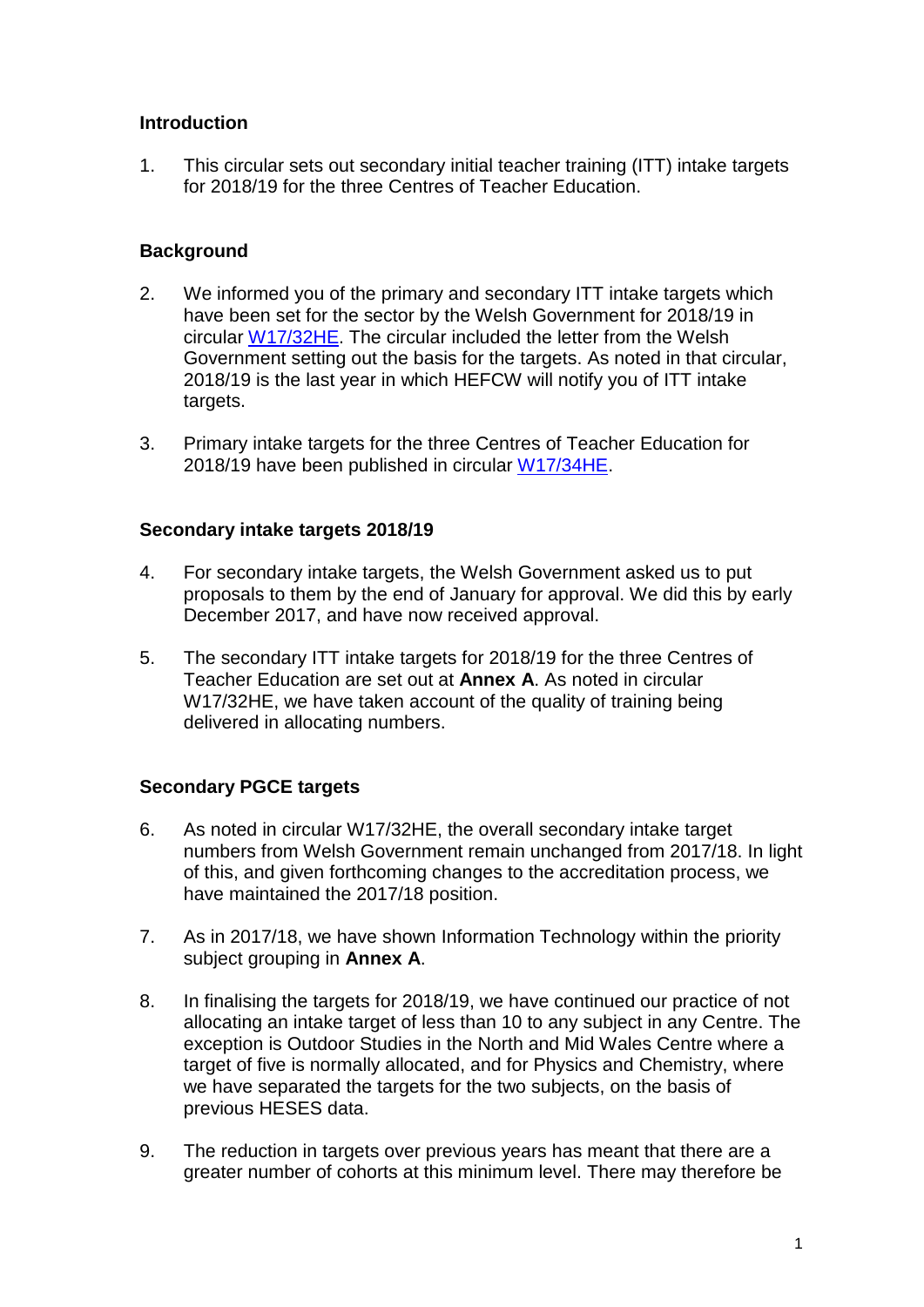issues of overall viability, as well as a potential adverse effect on the quality of the student experience where cohorts of less than ten are recruited. These issues will be considered by the Education Workforce Council through the new arrangements for ITT operating from 2019/20.

- 10. In undertaking your recruitment for 2018/19, we draw your attention to the following considerations:
	- Chemistry and Physics subjects can be linked with wider science content, but only courses where chemistry or physics are the main component qualify for inclusion in the 'priority subjects' intake grouping. Centres will need to be certain that they make the specialism and type of course clear to all trainees from the outset.
	- While the intake targets do not include separate Welsh medium intake targets, we encourage you to develop and offer Welsh medium provision where possible, and to consider the viability of Welsh medium provision working with the Coleg Cymraeg Cenedlaethol. Work with the Coleg Cymraeg Cenedlaethol includes the arrangements for the Welsh medium competency certificate. Our annual letter from the Welsh Government asked that we monitor the Welsh medium intake position accordingly. In the event of any changes to reporting arrangements we will communicate separately with the sector.
	- We particularly draw to your attention the need to protect secondary English numbers in order to support literacy standards.

# **Secondary undergraduate targets**

11. The total sector target for secondary undergraduate (UG) intake remains at 86, as in 2017/18. However, due to some of these programmes ceasing operation, not all the numbers have been allocated.

# **Controls on ITT recruitment**

12. In the annual letters we receive from the Welsh Government setting out the intake targets, HEFCW is asked to ensure that over-recruitment against targets does not occur. This has been particularly the case for primary provision which is traditionally popular amongst applicants. It has been less so for secondary subjects, with under-recruitment being more of an issue. However, the situation does vary from year to year, with the potential for exceeding the target in some secondary subjects where it can be easier to recruit. We are asked in particular to monitor the uptake of undergraduate courses at secondary undergraduate level. We also ask you to ensure that every effort is made to recruit high quality candidates to target in those subjects in the STEM priority recruitment category.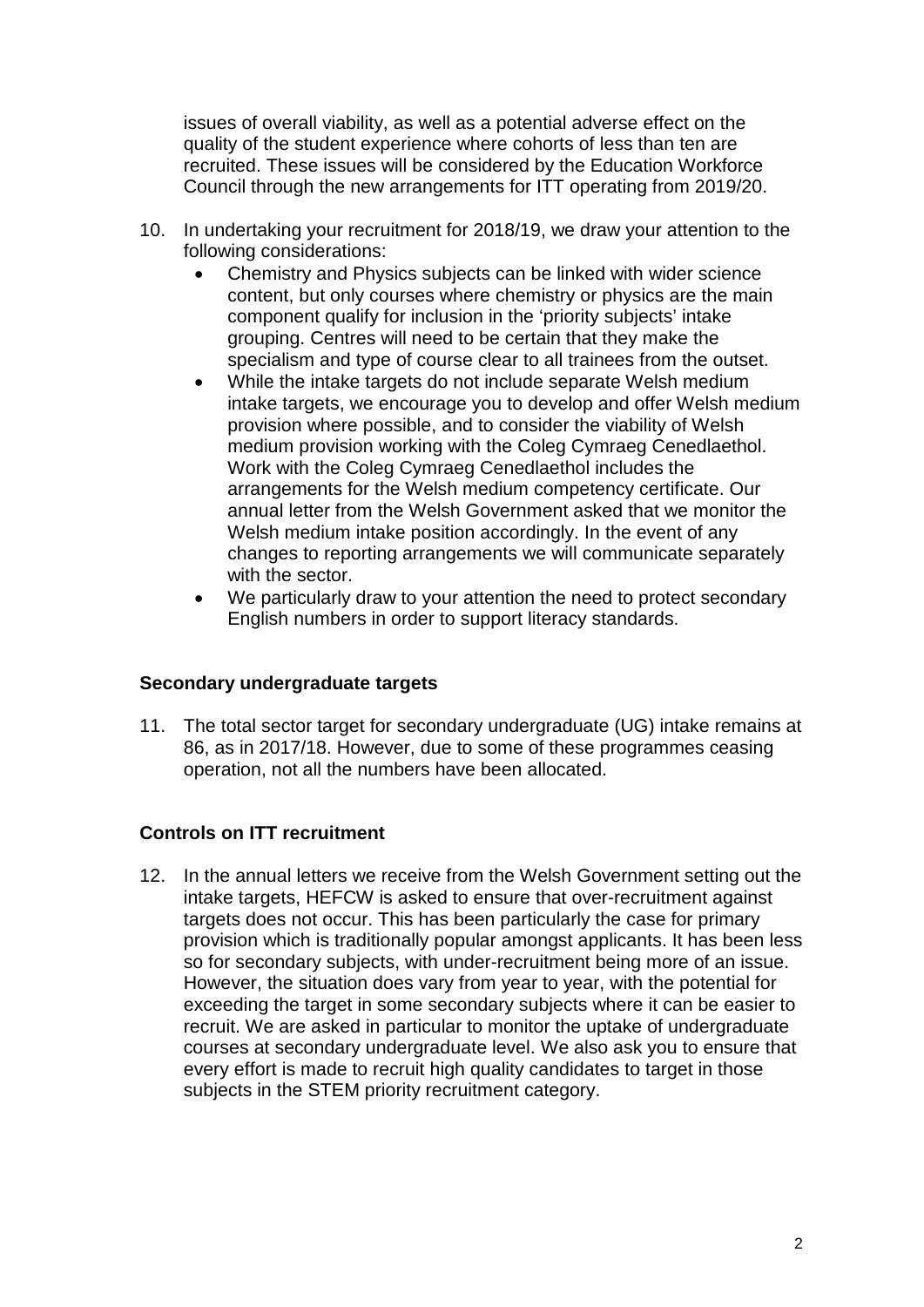# **Further information**

13. For further information, contact Dr Cliona O'Neill (tel 029 2085 9731; email <u>cliona.oneill@hefcw.ac.uk</u>).